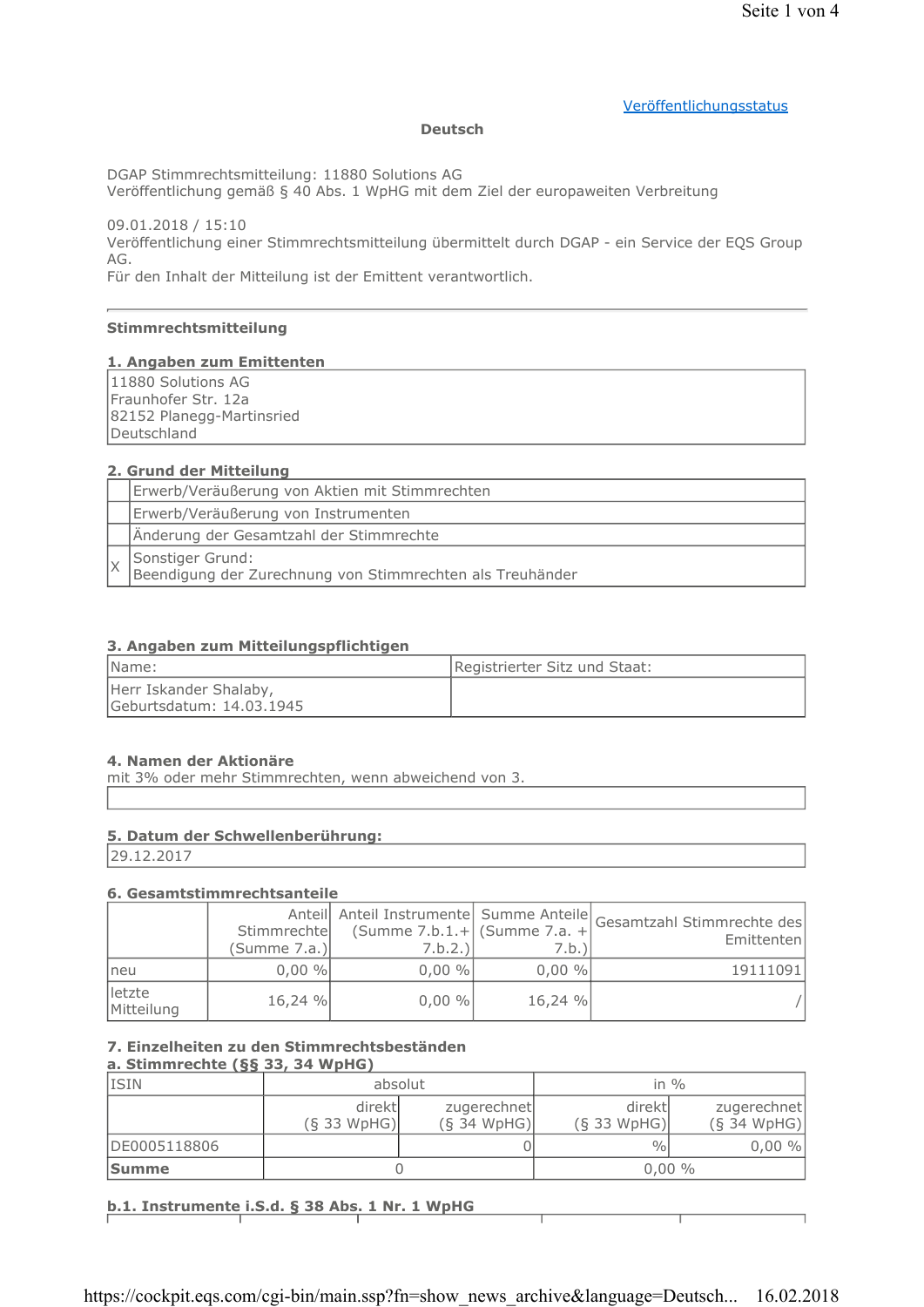|                    |              | <b>Summe</b>        |         | $\frac{0}{0}$              |
|--------------------|--------------|---------------------|---------|----------------------------|
|                    |              |                     |         | $\frac{0}{0}$              |
| <i>Instruments</i> | Verfall      | Laufzeit            | absolut | $\frac{0}{0}$              |
| Art des            | Fälligkeit / | Ausübungszeitraum / |         | Stimmrechte Stimmrechte in |

# b.2. Instrumente i.S.d. § 38 Abs. 1 Nr. 2 WpHG

| Art des<br><i>Instruments</i> | Fälligkeit /<br>Verfall | Ausübungs-<br>zeitraum /<br>Laufzeit | Barausgleich oder<br>physische<br>Abwicklung | absolutl | Stimmrechte Stimmrechte<br>in $\%$ |
|-------------------------------|-------------------------|--------------------------------------|----------------------------------------------|----------|------------------------------------|
|                               |                         |                                      |                                              |          | $\%$                               |
|                               |                         |                                      | <b>Summe</b>                                 |          | $\frac{0}{0}$                      |

# 8. Informationen in Bezug auf den Mitteilungspflichtigen

Mitteilungspflichtiger (3.) wird weder beherrscht noch beherrscht Mitteilungspflichtiger andere Unternehmen mit melderelevanten Stimmrechten des Emittenten (1.).

Vollständige Kette der Tochterunternehmen beginnend mit der obersten beherrschenden Person oder dem oberstem beherrschenden Unternehmen:

| Unternehmen Stimmrechte in %, wenn 3% Instrumente in %, wenn 5% Summe in %, wenn 5%<br>oder höherl | oder höherl | oder höher |
|----------------------------------------------------------------------------------------------------|-------------|------------|
|                                                                                                    |             |            |

#### 9. Bei Vollmacht gemäß § 34 Abs. 3 WpHG

| (nur möglich bei einer Zurechnung nach § 34 Abs. 1 Satz 1 Nr. 6 WpHG) |                             |  |
|-----------------------------------------------------------------------|-----------------------------|--|
| Datum der Hauptversammlung:                                           |                             |  |
| Gesamtstimmrechtsanteil nach der Hauptversammlung:                    | % (entspricht Stimmrechten) |  |

# 10. Sonstige Erläuterungen:

09.01.2018 Die DGAP Distributionsservices umfassen gesetzliche Meldepflichten, Corporate News/Finanznachrichten und Pressemitteilungen. Medienarchiv unter http://www.dgap.de

| Sprache:     | Deutsch                   |
|--------------|---------------------------|
| Unternehmen: | 11880 Solutions AG        |
|              | Fraunhofer Str. 12a       |
|              | 82152 Planegg-Martinsried |
|              | Deutschland               |
| Internet:    | www.11880.com             |

Ende der Mitteilung

**DGAP News-Service** 

644001 09.01.2018

# **English**

DGAP Voting Rights Announcement: 11880 Solutions AG Release according to Article 40, Section 1 of the WpHG [the German Securities Trading Act] with the objective of Europe-wide distribution

09.01.2018 / 15:10 Dissemination of a Voting Rights Announcement transmitted by DGAP - a service of EQS Group AG. The issuer is solely responsible for the content of this announcement.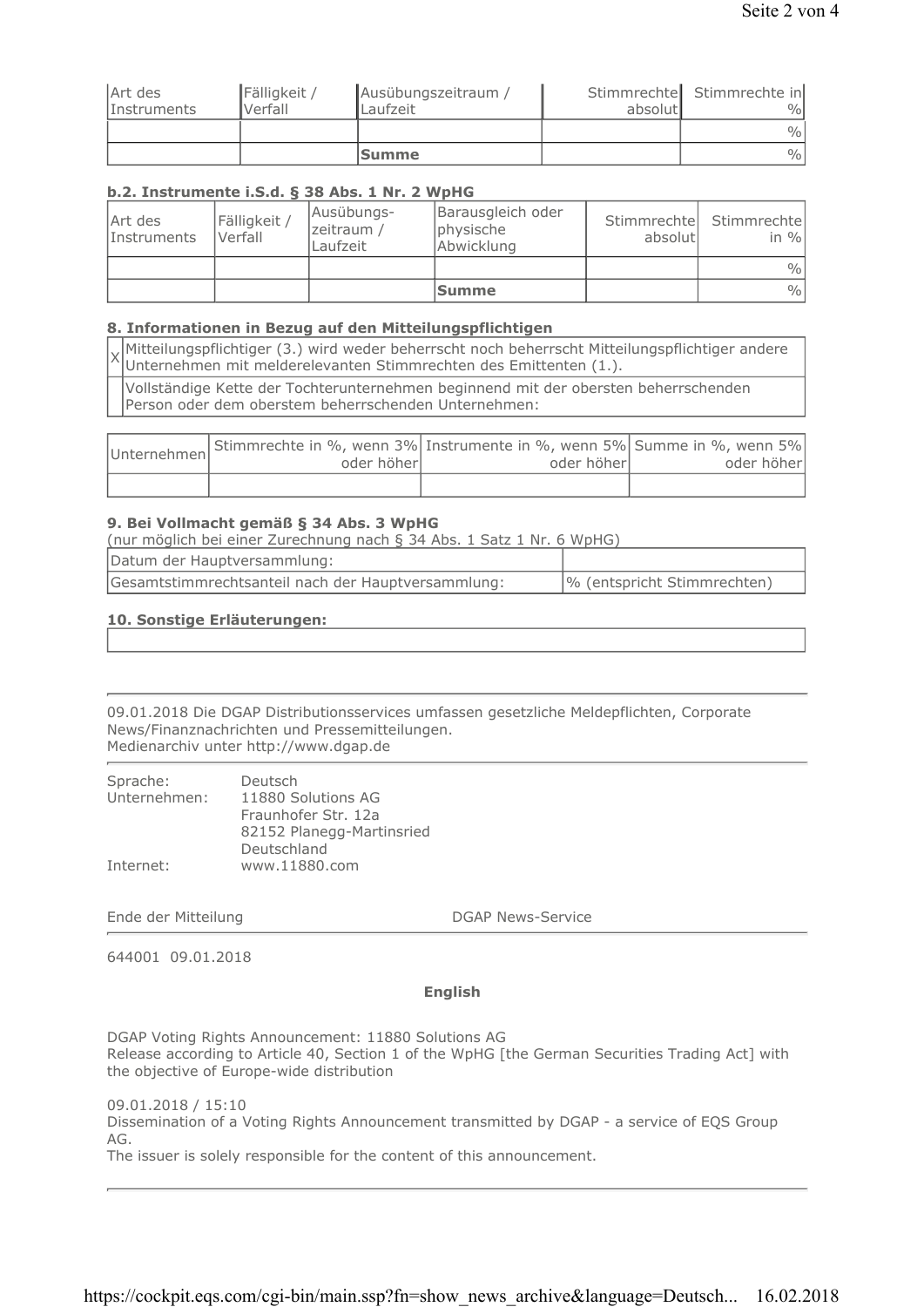# **Notification of Major Holdings**

# 1. Details of issuer

| 11880 Solutions AG        |
|---------------------------|
| lFraunhofer Str. 12a      |
| 82152 Planegg-Martinsried |
| Germany                   |

| 2. Reason for notification                                                           |  |  |  |  |
|--------------------------------------------------------------------------------------|--|--|--|--|
| Acquisition/disposal of shares with voting rights                                    |  |  |  |  |
| Acquisition/disposal of instruments                                                  |  |  |  |  |
| Change of breakdown of voting rights                                                 |  |  |  |  |
| Other reason:<br>Termination of attribution of voting rights as protector of a trust |  |  |  |  |

# 3. Details of person subject to the notification obligation

| Name:                                                | City and country of registered office: |
|------------------------------------------------------|----------------------------------------|
| Mr Iskander Shalaby,<br>Date of birth: 14 March 1945 |                                        |

#### 4. Names of shareholder(s)

holding directly 3% or more voting rights, if different from 3.

# 5. Date on which threshold was crossed or reached:

29 Dec 2017

# **6. Total positions**

|                          | % of voting rights<br>attached to shares<br>(total of 7.a.) | % of voting rights<br>through instruments<br>$(total of 7.b.1 + 7.b.2)$ | total of<br>$(7.a. +$<br>7.b.) | both in % total number of voting<br>rights of issuer |
|--------------------------|-------------------------------------------------------------|-------------------------------------------------------------------------|--------------------------------|------------------------------------------------------|
| Resulting<br>situation   | 0.00 %                                                      | 0.00 %                                                                  | $0.00 \%$                      | 19111091                                             |
| Previous<br>notification | 16.24 %                                                     | $0.00 \%$                                                               | 16.24%                         |                                                      |

#### 7. Notified details of the resulting situation

# a. Voting rights attached to shares (Sec.s 33, 34 WpHG)

| <b>ISIN</b>  | absolute                  |                             | in $\frac{0}{0}$          |                            |
|--------------|---------------------------|-----------------------------|---------------------------|----------------------------|
|              | directl<br>(Sec. 33 WpHG) | indirectl<br>(Sec. 34 WpHG) | directl<br>(Sec. 33 WpHG) | indirect<br>(Sec. 34 WpHG) |
| DE0005118806 |                           |                             | $\frac{0}{0}$             | $0.00 \%$                  |
| Total        |                           |                             | $0.00\%$                  |                            |

# b.1. Instruments according to Sec. 38 para. 1 No. 1 WpHG

| Type of<br>instrument | date | Expiration or maturity Exercise or conversion<br>period | absolutel | Voting rights Voting rights<br>in $\%$ |
|-----------------------|------|---------------------------------------------------------|-----------|----------------------------------------|
|                       |      |                                                         |           | $\frac{0}{0}$                          |
|                       |      | <b>Total</b>                                            |           | $\frac{0}{0}$                          |

# b.2. Instruments according to Sec. 38 para. 1 No. 2 WpHG

| Type of<br>linstrument | Expiration or<br>Imaturity date | Exercise or<br>conversion period settlement | Cash or physical | Voting rights | Voting<br>absolute rights in % |
|------------------------|---------------------------------|---------------------------------------------|------------------|---------------|--------------------------------|
|                        |                                 |                                             |                  |               | $\frac{0}{0}$                  |
|                        |                                 |                                             | Total            |               | $\frac{0}{0}$                  |